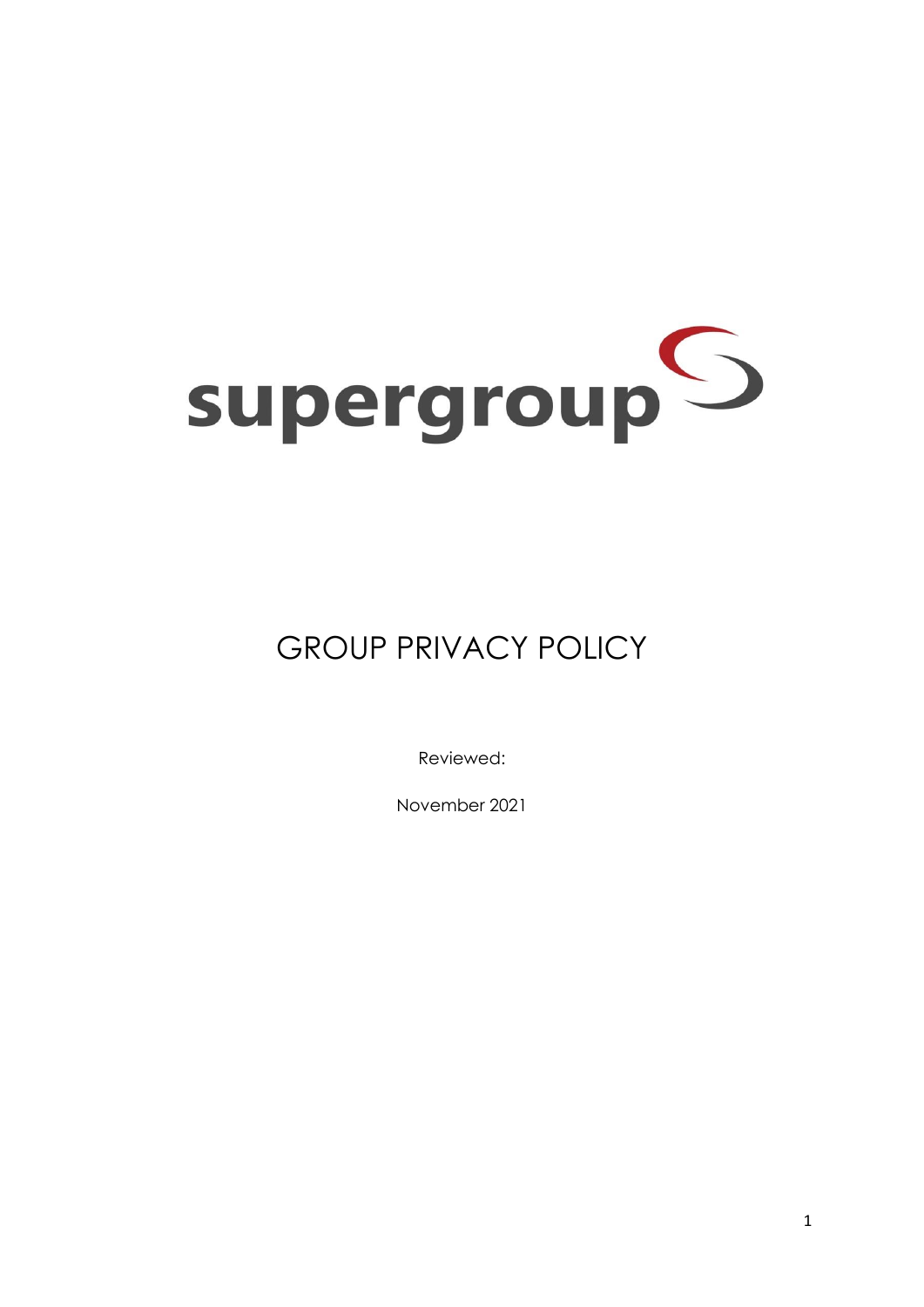| <b>GROUP PRIVACY POLICY</b> |                 |                     |          |                               |                       |      |                              |           |  |
|-----------------------------|-----------------|---------------------|----------|-------------------------------|-----------------------|------|------------------------------|-----------|--|
| <b>Policy Owner</b>         |                 | Information Officer |          |                               | <b>Contact Person</b> |      | <b>Bruce van Niekerk</b>     |           |  |
| <b>Effective Date</b>       |                 |                     |          |                               | Email                 |      | bruce.vanniekerk@sgits.co.za |           |  |
| Version                     |                 | V1/2021             |          |                               | <b>Telephone</b>      |      | (011) 523 4440               |           |  |
| <b>APPROVALS:</b>           |                 |                     |          |                               |                       |      |                              |           |  |
| Signatory                   | Peter Mountford |                     | Capacity | Group CEO                     |                       | Date |                              | Signature |  |
| Signatory                   | Adrian Lewis    |                     | Capacity | Group CIO                     |                       | Date |                              | Signature |  |
| Signatory                   | Colin Brown     |                     | Capacity | Group CFO                     |                       | Date |                              | Signature |  |
| Signatory                   | Graeme Barnard  |                     | Capacity | Group HR                      |                       | Date |                              | Signature |  |
| Signatory                   | John Mackay     |                     | Capacity | Group<br>Company<br>Secretary |                       | Date |                              | Signature |  |

# **INTRODUCTION**

This policy applies to all cases where Super Group Limited ("Super Group") obtains and uses information belonging to customers, suppliers and other third parties ("data subjects"). It has been prepared with reference to internal business practices and applicable laws such as the Protection of Personal Information Act 4 of 2013 (**"**POPI**"**).

This policy specifically includes processing relating to the following activities:

- All general processing of personal information for legitimate business purposes and compliance with the law
- Marketing
- Consumers and Third Parties
- **•** Social Media
- Supplier Procurement
- Customer Complaints and Dispute Resolution
- BBEEE & Transformation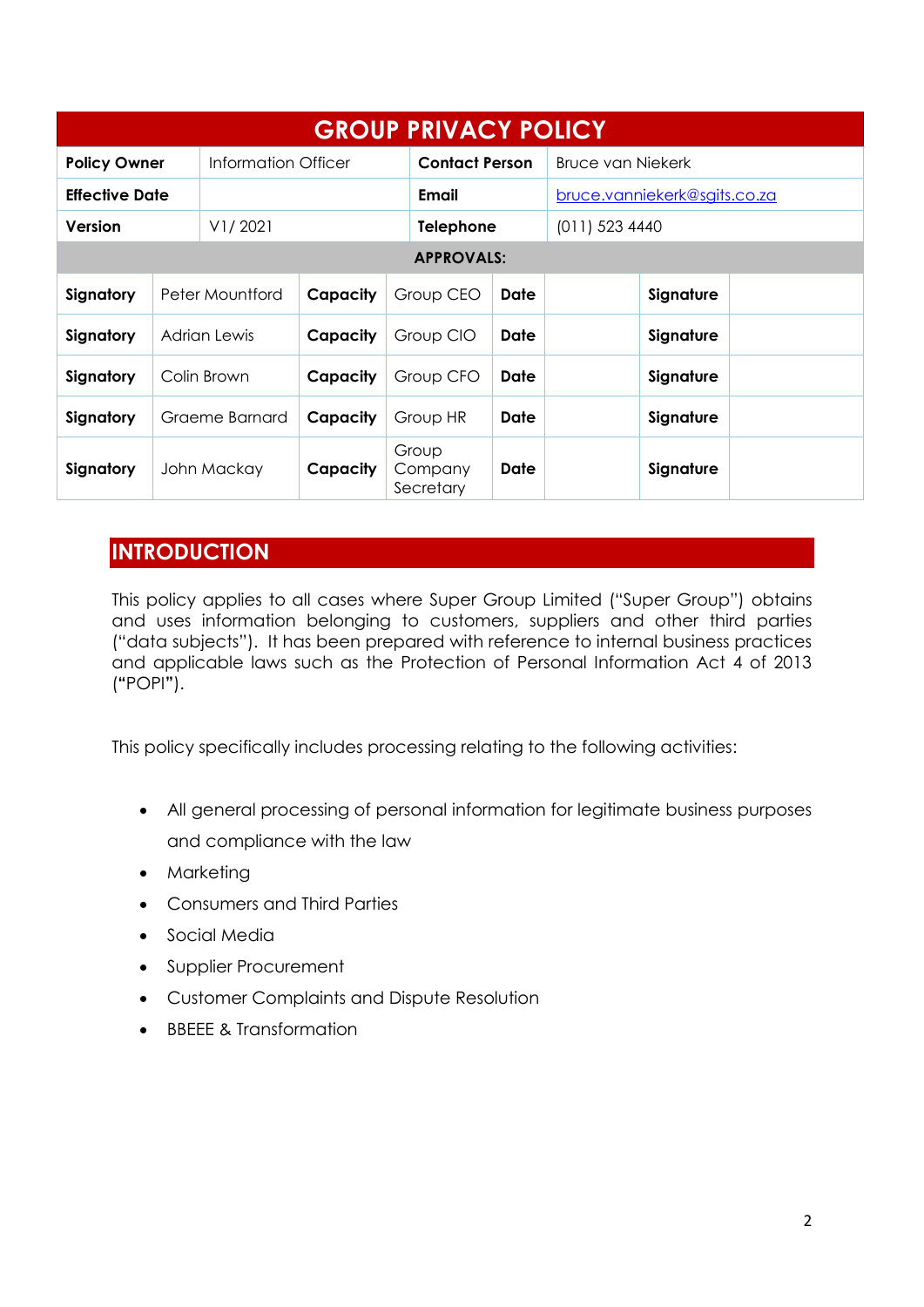# **PRIVACY POLICIES**

#### **1. GENERAL PRINCIPLES AND RIGHTS OF DATA SUBJECTS**

#### 1.1 **Definitions**

"**Personal Information**" (or alternatively "Information") means information about a person, including both natural and juristic persons being customers, potential customers, suppliers, and other third parties (collectively referred to as "Data Subjects"), that can be used to identify the Data Subject. Personal Information includes, amongst others, name, identifying numbers, address, contact information, banking information and all other personal information as defined in POPI.

"**POPI**" means the Protection of Personal Information Act 4 of 2013

#### 1.2 **Collecting Personal Information**

As far as possible, Personal Information is collected directly from the Data Subject, but may also be collected from the following sources if it cannot be collected directly from the Data Subject:

- Government organisations and public bodies;
- The internet and media, including online and social media platforms;
- Marketers and third-party suppliers of products or services relating to Super Group products and services. If the information will be used for marketing purposes, the third party from whom we collect, may only share it if the law allows for the sharing;
- Credit or information bureaus for the purposes of information verification related to applications for credit and credit affordability assessments or to update contact details;
- Family or friends;
- Public resources:
- Business partners with whom we have trusted relationships;
- Other third parties if the law allows it.

#### 1.3 **Responsible Party**

Super Group shall assume all the responsibilities of a "**Responsible Party**" in terms of POPI (this is the party that determines the purpose of and means for processing Personal Information). This applies from the time that the Personal Information is obtained the first time until it gets destroyed.

#### 1.4 **Processing**

Personal Information will be collected and processed lawfully and in accordance with all laws that apply to Super Group, including but not limited to POPI, PAIA, CPA, FAIS, NCA and ECTA.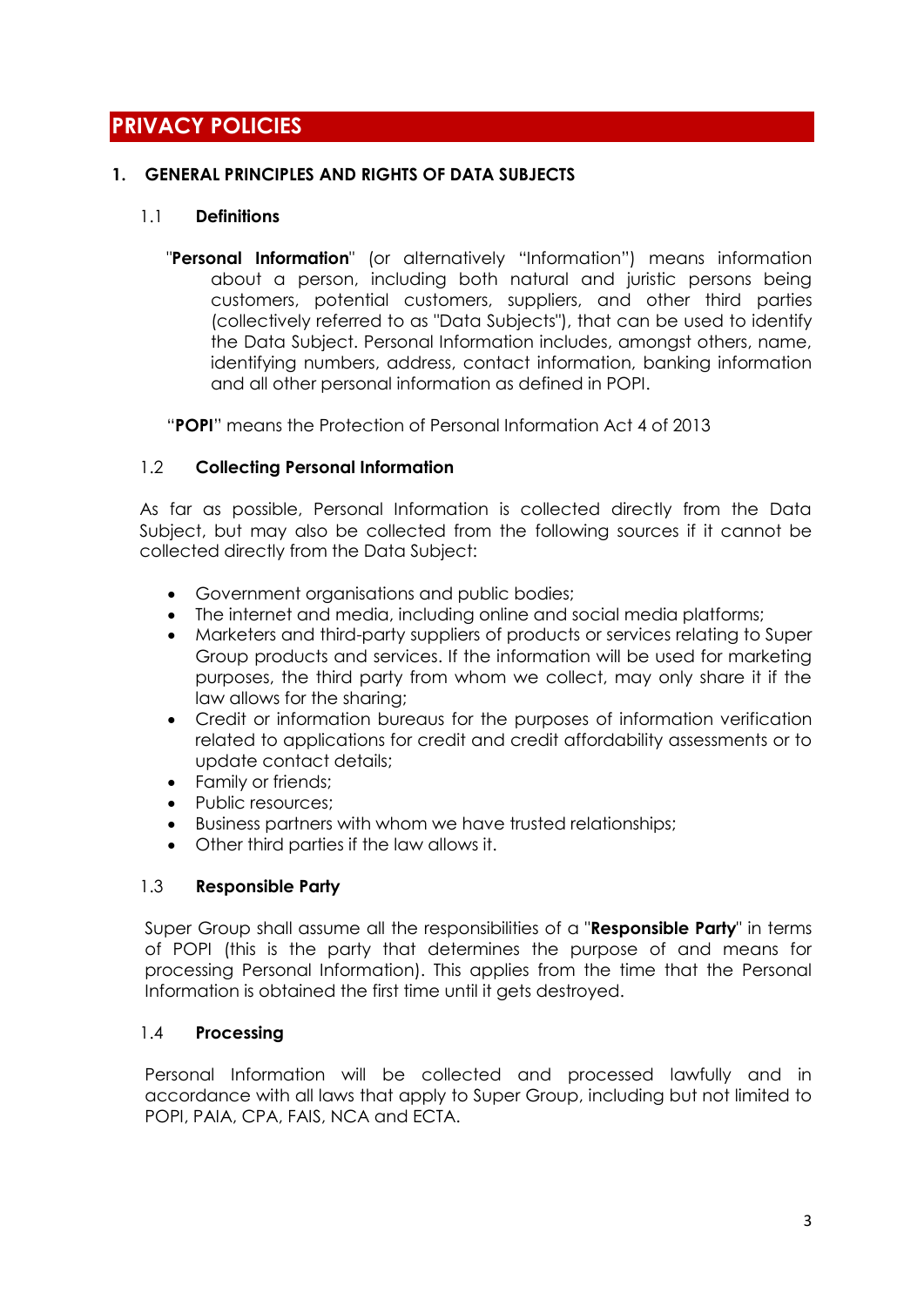#### 1.5 **Minimality**

Only Personal Information that is necessary, related to or relevant to the reason for which Super Group intends to use it will be obtained and processed by Super Group. Super Group will not ask for more information than required in the circumstances.

#### 1.6 **Purpose/s for processing Personal Information**

Super Group will process Personal Information for the following purposes in compliance with applicable laws:

- to perform in terms of an agreement or intended agreement to which Super Group is a party;
- for any legitimate purposes related to the relationship with us and our employees;
- to process credit applications;
- to manage your relationship with us and any related third parties;
- to contact you for marketing purposes;
- for internal business purposes, which includes:
	- o administrative and operational tasks;
	- o monitoring our business, carrying out market and statistical research, and for business development;
	- o financial management, business audits and analyses, and fraud prevention; and
	- o compliance with legal requirements;
- to comply with reporting and other legal obligations in terms of contracts or the law;
- any other purpose if the law allows or requires it.
- -

#### 1.7 **Disclosure and use of Personal Information**

Super Group will not use or disclose Personal Information to any third party for any purpose other than the purpose for which the information was collected, without obtaining the necessary consent to do so or to the extent that legislation permits or requires.

Super Group will disclose Personal Information to regulatory authorities, accountants, auditors, lawyers or professional advisors if contractually required to or legal obligated to.

Information may also be shared with third party service providers whose products or services are related to or connected with the products or services supplied to you by Super Group.

Super Group may also transfer information to third parties if it sells any portion of its business or assets.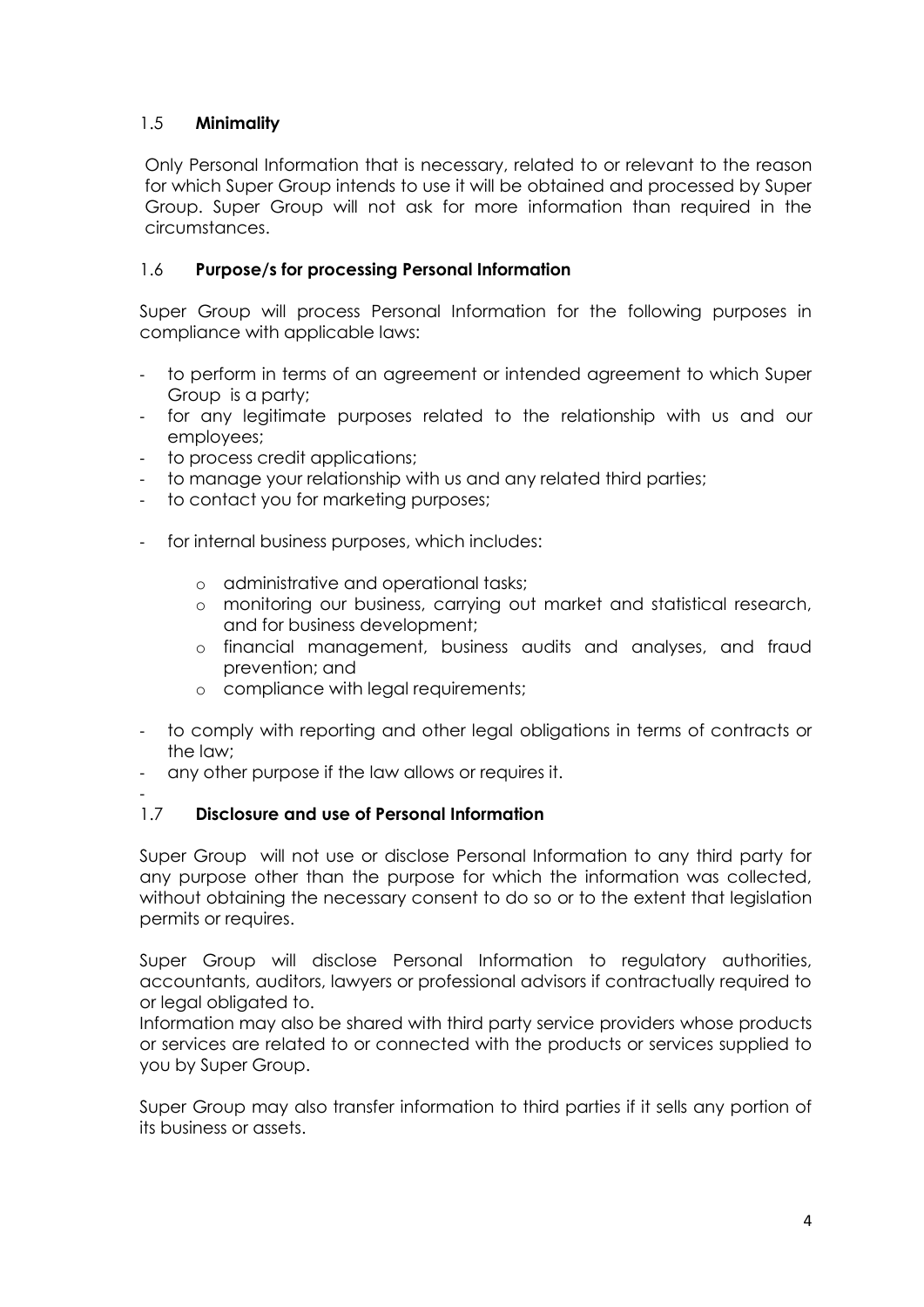Information may be shared with Super Group's approved service providers or subcontractors when and if required to in order to fulfil our obligations to you, however information will only be transferred to these third parties when and if all the required and relevant confidentiality and data security undertakings and legal requirements have been contractually accepted and agreed to in writing and in the event of a transfer of Personal Information to any third party, details of the transfer will only be retained for as long as is required to fulfil contractual obligations and / as allowed or required by law.

#### 1.8 **Consent**

Where you have provided consent for Super Group to process your Personal Information, you may also withdraw your consent where and if our processing or marketing has been based on your consent. Personal Information may continue to be processed when and if legal justification exists for such processing.

In instances, where consent is required in order to process your Personal Information refusal to provide consent may result in Super Group not being able to maintain the relationship with you as a Data Subject, unless other legal grounds to lawfully process your Personal Information without consent exist.

#### 1.9 **Public disclosure of Personal Information**

Unless the law requires or provides otherwise, Super Group will only make Personal Information public with your express consent to do so.

#### 1.10 **Retention periods**

Super Group takes reasonable steps to only process Personal Information for the minimum period necessary and retains information in accordance with the retention periods required by law and as described in this policy. Information that is no longer required for the purposes for which it was collected will be destroyed.

#### 1.11 **Security**

All reasonable measures will be taken to ensure the security, integrity and confidentiality of Personal Information that is held by Super Group, by taking appropriate, reasonable, technical and organisational security measures to protect Personal Information and prevent accidental or unlawful destruction, loss, alteration, disclosure, access and other unlawful or unauthorised forms of processing.

Super Group cannot be held liable for any losses or damages that may occur as a result of security breaches unless directly attributed to the gross negligence or misconduct on the part of Super Group or any of its employees, contractors or service providers.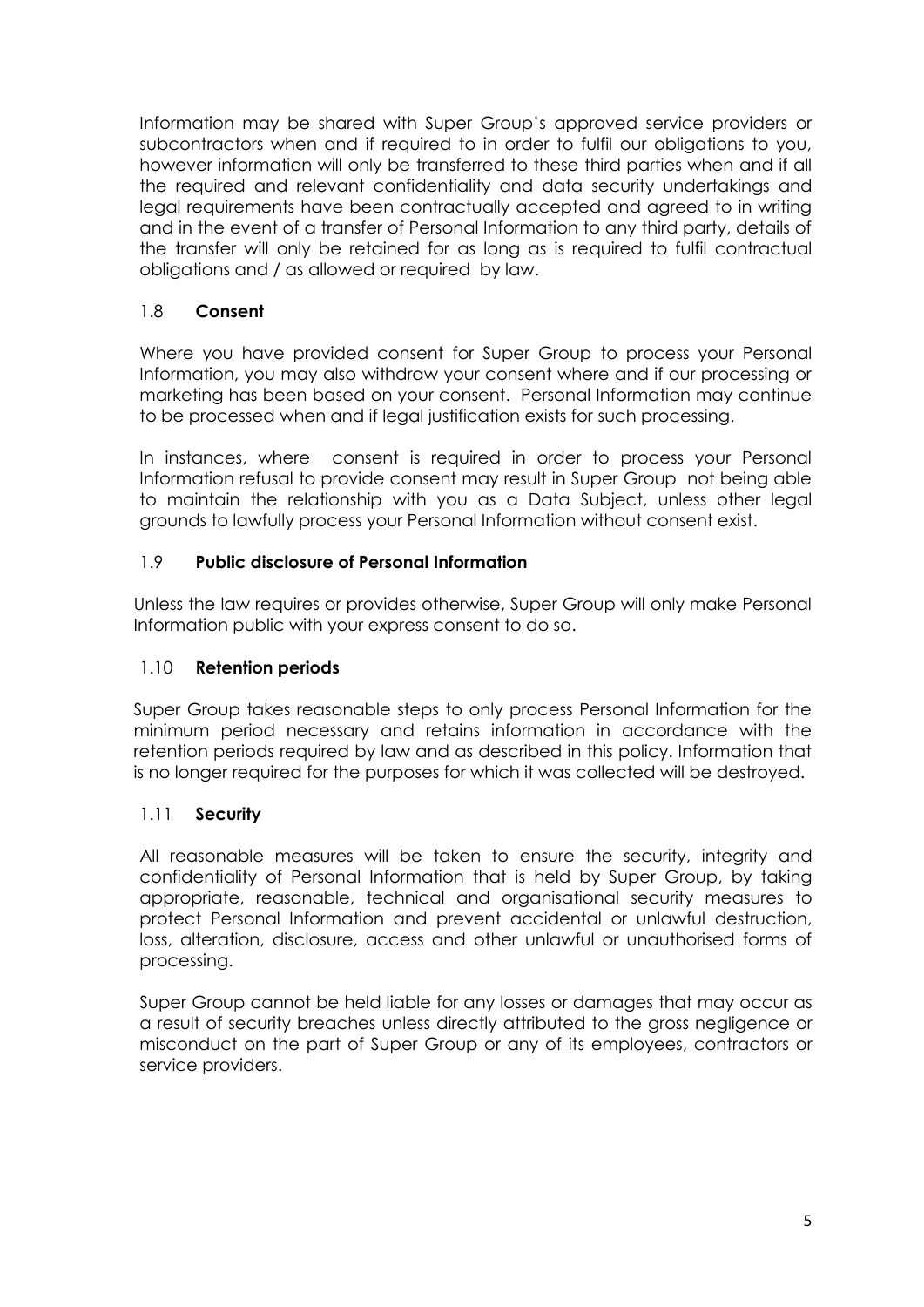#### 1.12 **Security breaches**

In the event of a security breach of any Personal Information, Super Group will notify all affected Data Subjects and the applicable regulatory authorities of the breach.

If you want to report any concerns about our privacy practices or if you suspect any breach regarding your Personal Information, kindly notify us by sending an email to [sgpopia@supergrp.com.](mailto:sgpopia@supergrp.com)

The internet is an open and often vulnerable system and the transfer of information via the internet is not completely secure. Although we will implement all reasonable measures to protect Personal Information, we cannot guarantee the security of your Personal Information transferred to us when using the internet. Therefore, you acknowledge and agree that any transfer of Personal Information via the internet is at your own risk and you are responsible for ensuring that any Personal Information that you send is sent securely.

#### 1.13 **Third party information and websites**

Super Group is not responsible for and gives no warranties, undertakings and makes no representations in respect of the privacy policies or practices of any websites linked to Super Group's website.

Your use of and reliance on these links is at your own risk.

#### 1.14 **Objection to processing**

You may, on reasonable grounds, object to Super Group using your Personal Information for certain purposes. If you object, we will stop using your Personal Information and delete it, except if applicable laws allow its use or retention. Where the deletion of Personal Information is not possible, the Personal Information will be masked and/or de-personalised.

To exercise this right or to discuss it with us, please contact us on [sgpopia@supergrp.com.](mailto:sgpopia@supergrp.com)

#### 1.15 **Quality of Personal Information**

We want to ensure that your Personal Information is accurate and kept up to date. You may ask us to correct or remove any Personal Information that you think is inaccurate, by sending us an email on [sgpopia@supergrp.com](mailto:sgpopia@supergrp.com) .It is your responsibility to update us if any of your Personal Information changes.

#### 1.16 **Access to Personal Information**

You have the right to request whether Super Group holds any Personal Information about you. If you would like us to provide you with the Personal Information that we hold about you, you may send in a request in the prescribed format (link) and email it to [sgpopia@supergrp.com.](mailto:sgpopia@supergrp.com)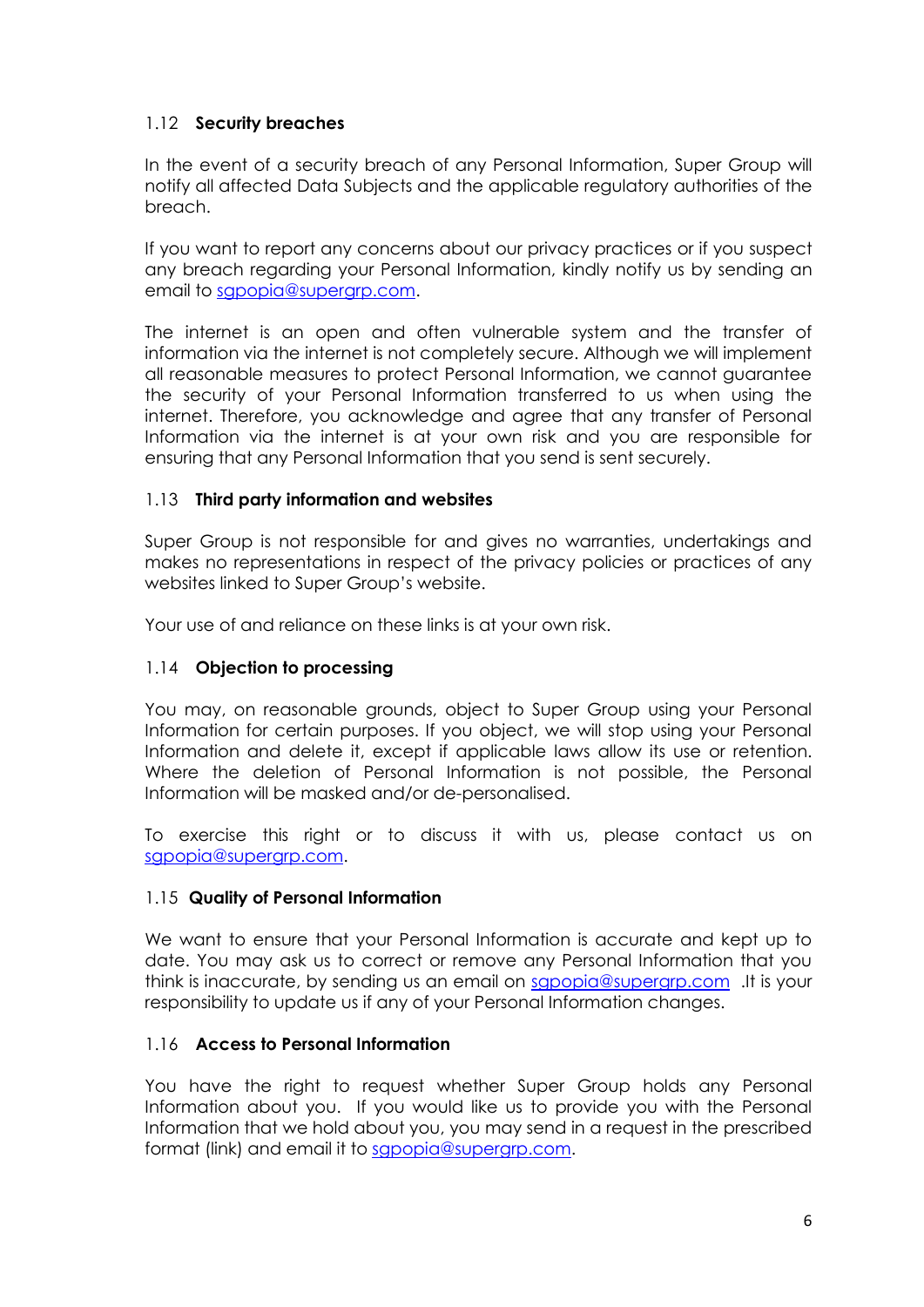This request may be subject to you verifying your identity and the rights that you are wishing to exercise and to an administration fee in terms of applicable laws. We will provide you with the requested information, or if in terms of the law we are not required to share the information with you, we will inform you accordingly as soon as is reasonably possible in the circumstances but no later than 30 (thirty) days after request has been received.

#### **2. INFORMATION POLICY IN RELATION TO MARKETING**

This policy applies to all marketing and advertising initiatives and promotions undertaken by Super Group, whether online or otherwise.

- 2.1 Super Group will take steps to ensure that any marketing and advertising initiatives undertaken –
	- project Super Group's image, values and ethics satisfactorily;
	- are appropriate to the circumstances and the intended audience;
	- are non-discriminatory and respectful;
	- are mindful of an individual's right to privacy and their rights when receiving unsolicited communications;
	- are aligned with Super Groups' strategic objectives;
	- are factually accurate and are compliant with all applicable legal and regulatory requirements and standards;
	- are in line with franchise / supplier agreements.
- 2.2 Opting out from marketing activities

When marketing to customers and potential customers, Super Group offers an opt-out function to allow anyone who receives marketing material to opt out from future communications. The law does not require consent for all marketing, but where consent is required, Super Group will only market with the necessary consent.

When you opt-out of receiving marketing information, Super Group may still contact you when it is necessary for purposes of managing its relationship with the Data Subject, for example, when it is part of performing in terms of our agreement, providing the Data Subject with necessary information, or if required or allowed by law.

2.3 Use of information for marketing purposes

Super Group will not sell any data subject's personal information to third parties for marketing or any other purpose.

Super Group may use your Personal Information to provide you with information regarding any of its other related products, services, or events from time-to-time. You may request that Super Group stops sending you such information or request that your Personal Information is removed from Super Group's mailing list at any time by e-mailing: [sgpopia@supergrp.com.](mailto:sgpopia@supergrp.com)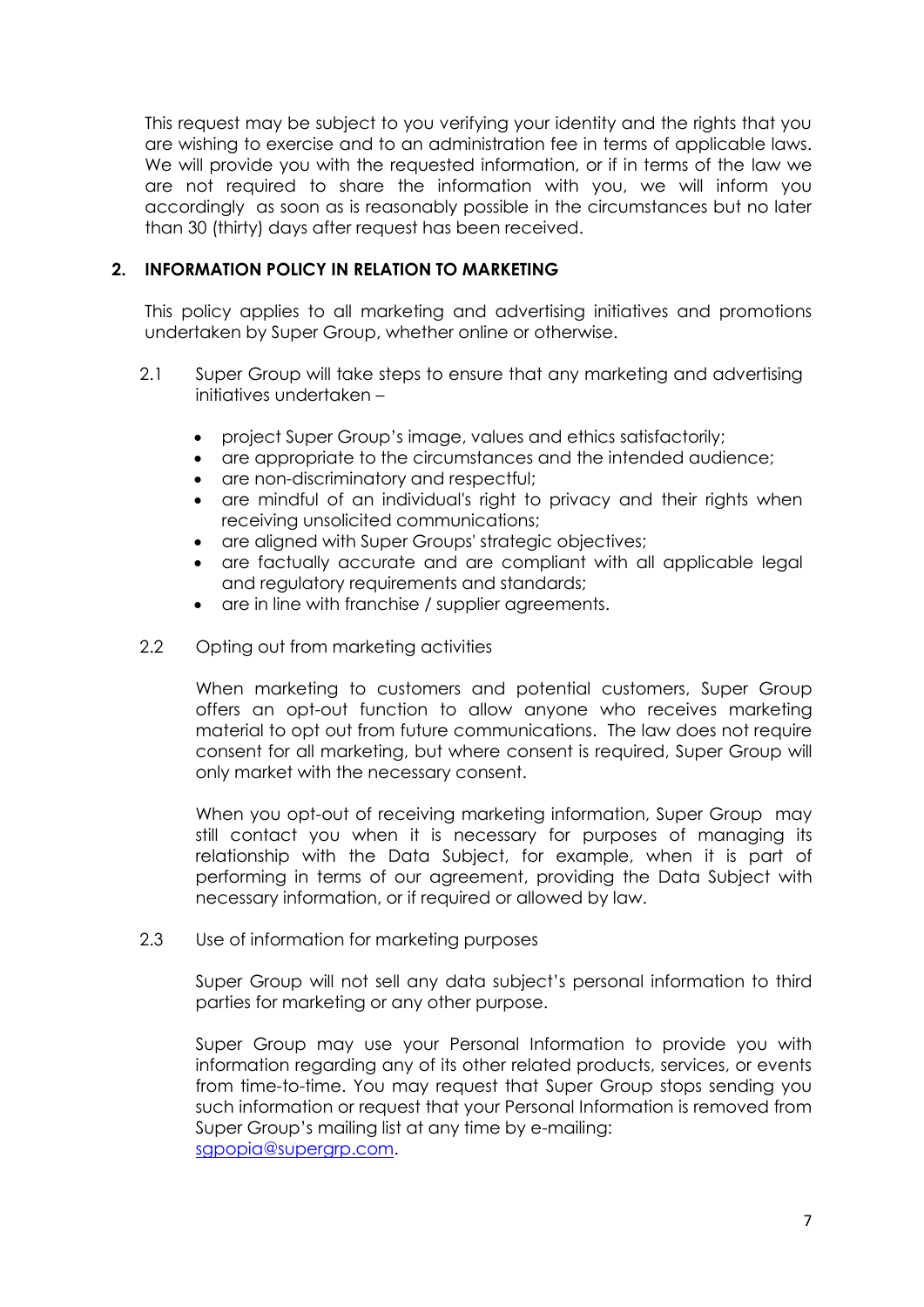#### **3. INFORMATION POLICY RELATING TO SOCIAL MEDIA**

Please note that if you communicate with us through a Social Media channel, we may use the same channel to communicate with you in return. This also applies to communications regarding a sales or service contract, for example sending documentation over WhatsApp.

**TAKE NOTE** using social media channels may expose your information to security risks. By choosing to use these channels, you accept this risk.

#### **4. INFORMATION POLICY RELATING TO SUPPLIER PROCUREMENT**

This policy applies to the personal information processed during procurement and appointment of suppliers and/or outsourced service providers of products and/or services.

Super Group endeavours to ensure that all suppliers of products and services are assessed and vetted to ensure that they comply with:

- All the required criteria to ensure that the products and services being provided offer the value and are of the standard and quality that would be expected from a Super Group ;
- All legislation relevant to the services and/or products that are to be supplied or provided;
- Manufacturer requirements so as not to invalidate any warranties or guarantees;
- All Regulatory Bodies relevant to the service and/or products to be supplied or provided;
- The Codes of Good Practice for Broad Based Black Economic Empowerment.

All suppliers to Super Group will be required to enter into a service level agreement with Super Group to regulate the way in which suppliers will use personal information accessed or used as a result of the Super Group relationship. All suppliers are required to implement the security measures as prescribed by POPI.

#### **5. INFORMATION POLICY RELATING TO BBBEE / TRANSFORMATION**

In terms of Super Group's BBBEE policies, customers may be requested to complete a BBBEE declaration in certain instances when dealing with Super Group**.** 

#### **6. CROSS-BORDER TRANSFER OF INFORMATION**

Super Group may use cloud storage services, which will result in your information being transferred cross-border. We will only transfer Personal Information to third parties in countries with adequate data protection laws or do so in terms of a written agreement with the recipient which imposes data protection requirements on that party as required by POPI.